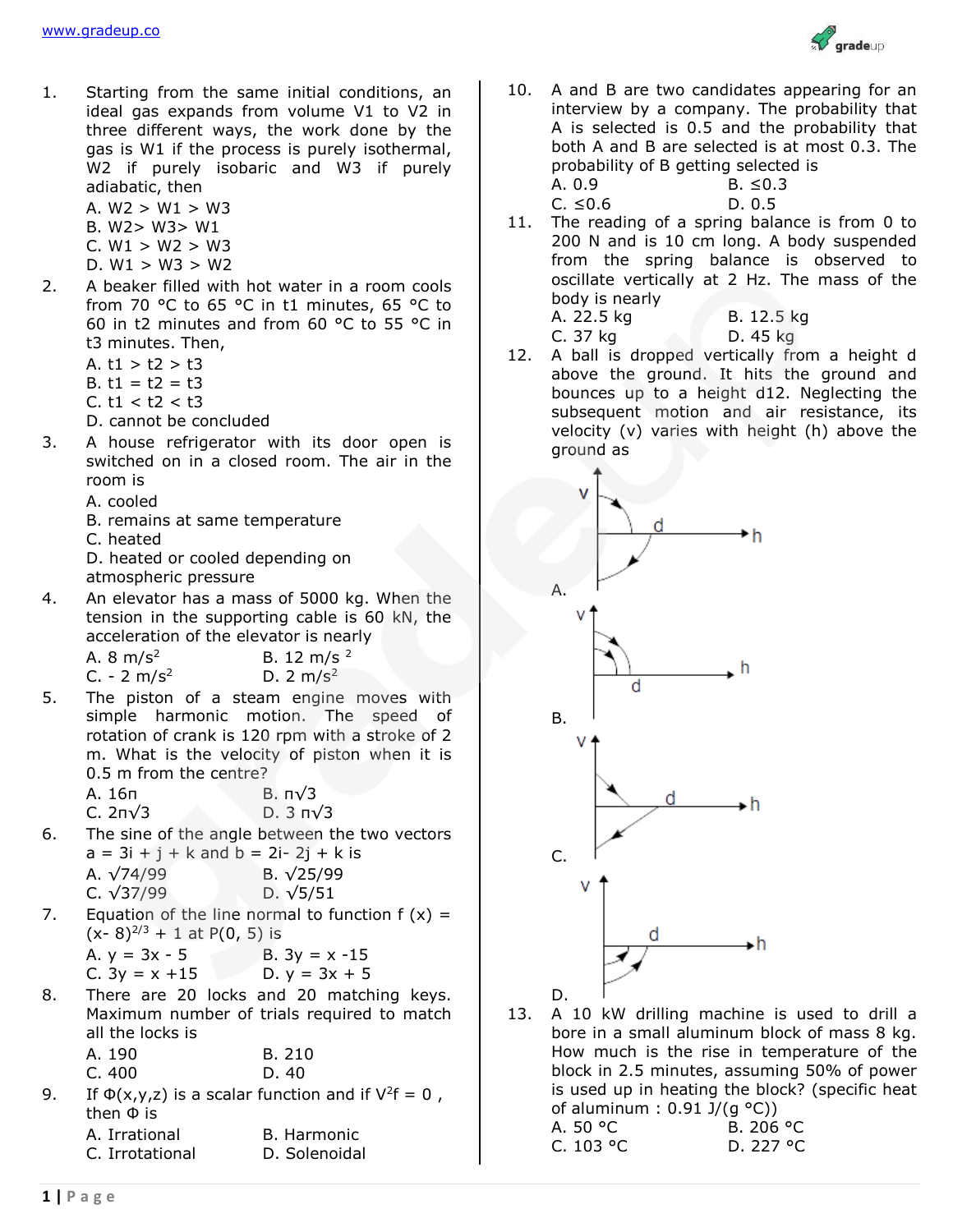

14. In the figure shown, the minimum ratio of  $\mu$ 1 / μ 2 so that the masses move together with the application of force F is



15. A thin wire of length L and uniform linear mass density p is bent into a circular loop with centre 0 as shown in figure. The moment of inertia of the loop about the axis XX" is X



C.  $5pL^3 / 16 \pi^2$  $/$  16 п<sup>2</sup> D. 3pL<sup>3</sup>/8п<sup>2</sup>

16. A 10 kg mass is hung from 2 light, inextensible strings as shown. The tension in the horizontal string is nearly



A. 49 N B. 57 N C. 100 N D. 0 N



17. A block of ice at -10 °C is slowly heated and converted to steam at 100 °C. Which of the following curves represent the phenomena qualitatively?



| <b>Heat Supplied</b> | <b>Heat Supplied</b> |  |
|----------------------|----------------------|--|

rate of energy received on earth will be increased by a factor of A. 2 B. 4

19. The transmission of heat by molecular collision is called

| A. Convection | <b>B.</b> Conduction |
|---------------|----------------------|
| C. Radiation  | D. Ionisation        |

- 20. If two ends of rods of length L and radius r, made of same material are kept at the same temperature difference, which of the following rods conduct most heat per unit time?
	- A.  $L = 50$  cm,  $r = 1$ cm
	- B.  $L = 2cm$ ,  $r = 0.5cm$
	- C.  $L = 100$ cm,  $r = 2$  cm
	- D.  $L = 3cm, r = 1 cm$
- 21. A thermometer works on the principle of
	- A. Law of stable equilibrium
	- B. Zeroth law of thermodynamics
	- C. First law of thermodynamics
	- D. Second law of thermodynamics
- 22. The working temperatures in evaporator and condenser coils of a refrigerator are -25 °C and 30 °C, respectively. The COP of the refrigerator is 0.85 of the maximum COP for a power input of 2 kW. The refrigeration effect produced will be
	- A. 7.6 kW B. 9 kW C. 10.2 kW D. 12 kW
- 23. A mercury thermometer was first placed in melting ice and the length of mercury column was observed to be 10 mm; when it was placed in steam, the length of the column was 250 mm. When placed in tap water, the length of the column was 58 mm. The temperature of the tap water is
	- A. 24.2 °C B. 20 °C  $C. 38.4 °C$  D. 4.14 °C
- 24. The amount of steam (at  $100 °C$ ) required to raise the temperature of 200 g of water from 60 °C to 100 °C is
	- A. 10 g B. 16.8g C. 20 g D. 14.8 g
- 25. A engine works on Carnot cycle between 727 °C and 227 °C. The efficiency of the engine is
	- A. 50% B. 75.4% C. 31.2% D. 68.8%
- 26. A steam thermal power plant works on
	- A. Brayton cycle B. Rankine cycle C. Carnot cycle D. Otto cycle
- 27. A boat which has a speed of 5 km/h in still water crosses a river of width 1 km along the shortest path in 15 min. The velocity of the river in km/h is

| A. 3 | B. 1           |
|------|----------------|
| C. 4 | D. $\sqrt{41}$ |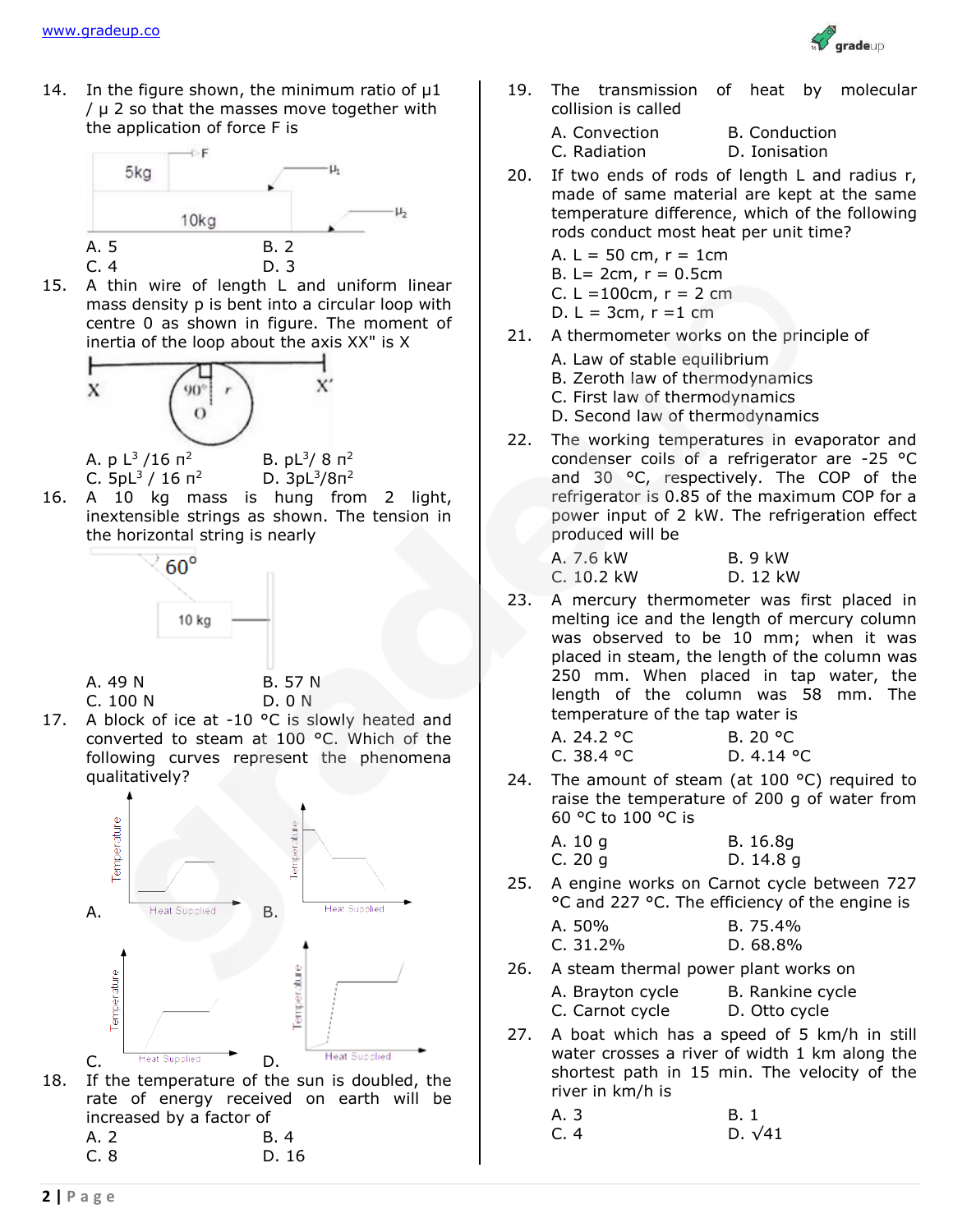

28. In 1s, a particle goes from point A to point B, moving in a semicircle (as shown in figure). The magnitude of the average velocity is



- A. 3.14 m/s B. 1 m/s
	-

C. 2 m/s D. Zero

- 29. A block is made to slide down an inclined plane (30 ° with horizontal) which is smooth. It starts sliding from rest and takes a time t to reach the bottom of the plane. An identical body is freely dropped from the same point. The time the body takes to reach the bottom is
	- A. t B. t/2
	- C. t/3 D. t/4
- 30. What parameter will remain constant in a throttling process?
	- A. Entropy B. Temperature
	- C. Pressure D. Enthalpy
- 31. The main objective of 'shot peening' is to improve which property of metal parts A. Surface finish B. Ductility
	- C. Fatigue strength D. None of the above
- 32. When a material is strain hardened, A. its yield strength reduces and ductility increases

B. its yield strength increases and ductility reduces

- C. both yield strength and ductility increases
- D. both yield strength and ductility reduces
- 33. Which thread is more suited in power screw to take load on both directions?
	- A. Acme thread B. Square thread
	- C. Buttress thread D. None of these
- 34. A hole is specified as Ф50(+0.050/-0.00) mm. The mating shaft has a clearance fit with minimum clearance of 0.02 mm. The tolerance on the shaft is 0.03 mm. Maximum clearance between hole and shaft is
	- A. 0.100 mm B. 0.030 mm
	- C. 0.080 mm D. 0.070 mm
- 35. In a cutting operation the cutting speed was reduced by 20%. Assuming  $n = 0.5$  and  $C =$ 350 in Taylor's equation, the increase in tool life is

| A. 46% | B.48%  |
|--------|--------|
| C.59%  | D. 56% |

- 36. Mass production of seamless tubes is by the process of
	- A. Rolling B. Spinning
	- C. Welding D. Extrusion
- 37. Misrun is a casting defect which occurs due to A. Very high pouring temperature of metal B. Absorption of gases by liquid metal C. Insufficient fluidity of molten metal
	- D. Improper alignment of mould flasks
- 38. A simple steam power cycle receives 100,000 kJ/min as heat transfer from hot combustion gases and rejects 66,000 kJ/min as heat transfer to the environment. If the pump power required is 1400 kJ/min, the thermal efficiency of the cycle and turbine power output is

A. 51.5% and 590 kW

- B. 34% and 590 kW
- C. 51.5% and 566.6 kW
- D. 34% and 566.6 kW
- 39. Air at 100 kPa, 2 °C occupies a 10 liter pistoncylinder device that is arranged to maintain constant air pressure. This device is now heated until its volume is 20 liters. The work produced by the air is

| A. 20 kJ | B. 10 kJ |
|----------|----------|
| C.2 kJ   | D. 1 kJ  |

- 40. A heat engine working with a thermal efficiency of 35% receives 2 kW of heat from a furnace. The waste heat rejected from the engine is
	- A. 0.7 kW B. 0.35 kW C. 1.3 kW D. 1.65 kW
- 41. Joule-Thompson coefficient for an ideal gas is A. higher than zero B. less than zero C. zero D. 1
- 42. Air is heated from 0 °C to 100 °C in a sealed metal container. Its density
	- A. Increases slightly
	- B. Decreases slightly
	- C. Remains the same
	- D. Change cannot be predicted
- 43. If a certain mass of moist air in an air tight vessel is heated to a higher temperature, then
	- A. Specific humidity of the air increases
	- B. Specific humidity of the air decreases
	- C. Relative humidity of the air increases
	- D. Relative humidity of the air decreases
- 44. Air is accelerated isentropically from 100 m/s to 300 m/s in a nozzle. If the temperature at the inlet is 127 °C, the inlet Mach number is (take  $R = 287J/(kg K)$  and specific heat ratio  $= 1.4$ 
	- A. 0.249 B. 0.442 C. 0.747 D. 0.333
- 45. Two equal forces are acting at a point with an angle of 60 ° between them. If the resultant force is equal to  $60\sqrt{3}$ , what is the magnitude of each force?

| A. 30 | B. 50 |
|-------|-------|
| C.40  | D. 60 |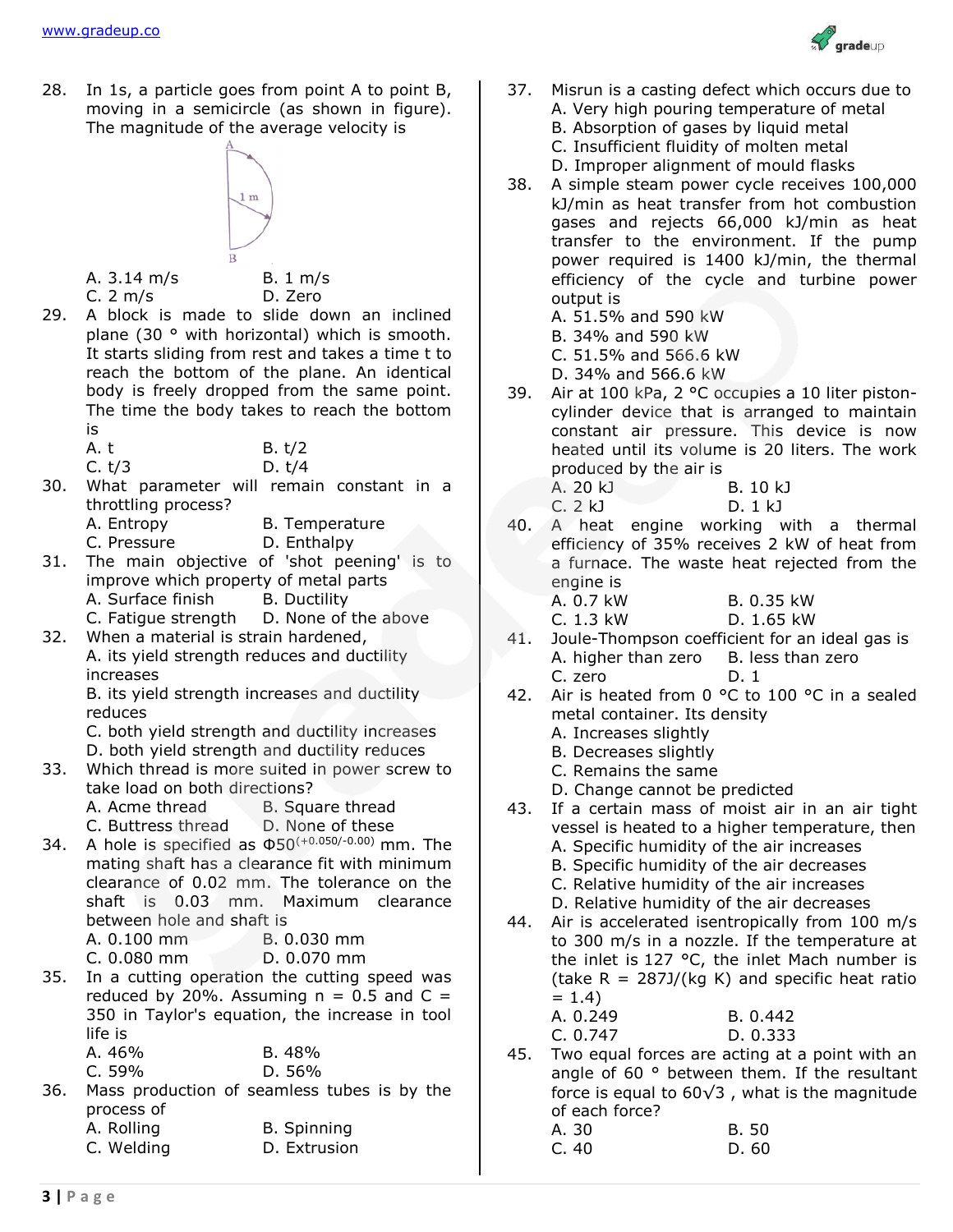

46. A two member truss ABC is configured as shown in figure. The force in the member AB is



A. 15 kN B. 30 kN C. 20 kN D. 5 kN

47. Four forces of magnitudes 20 N, 40 N, 60 N and 80 N are acting respectively along the four sides of a square ABCD as shown in figure. The magnitude of resultant is



A. 40√2 N B. 50√2 N

C. 45√2 N D. 60√2 N

48. In a simply supported beam loaded as shown in figure, the maximum bending moment in Nm is



- 49. Two steel rails each of 12 m length are laid with a gap of 1.5 mm at ends at a temperature of 24 °C. The thermal stress( N/mm<sup>2)</sup> produced at a temperature of 40 °C is (take E = 2  $\times 10^5$  N/mm<sup>2</sup>, coefficient of thermal expansion =  $12 \times 10^{-6}$ / °C) A. 10.5 B. 12.5 C. 13.4 D. 15.5
- 50. An Aluminum tensile test specimen has a diameter,  $d_0 = 25$  mm and a gauge length of L0=250mm. If a force of 175 kN elongates the gauge length by 1.25 mm, the modulus of elasticity of the material is nearly A. 71 GPa B. 71 MPa C. 142 GPa D. 142 MPa

51. A tubular shaft, having an inner diameter of 30 mm and an outer diameter of 40 mm, is to be used to transmit 80 kW of power. The speed of rotation of the shaft so that the shear stress will not exceed 50 MPa is

| A. 29.6 rpm   | B. 3557.4 rpm |
|---------------|---------------|
| C. 1778.7 rpm | D. 59.2 rpm   |

52. A cantilever beam of length L is subjected to a concentrated load P at a distance of L/3 from the free end. The deflection at the free end is  $A$  1/3 DI  $3$ /FI /EI B. 14/81 PL<sup>3</sup>/EI

| $\sqrt{2}$ $\sqrt{2}$ $\sqrt{2}$ $\sqrt{2}$ | $U_1$ , $T_1$ $U_2$ , $L_1$  |
|---------------------------------------------|------------------------------|
| C. $7/18$ PL $^{3}/E$ I                     | D. $1/2$ PL <sup>3</sup> /EI |

53. What is the common surface hardening treatment in steel?

| A. Carburizing | <b>B.</b> Tempering  |
|----------------|----------------------|
| C. Quenching   | D. None of the above |
|                | $\mathbf{u}$         |

54. Which of the following order of crystal structure will match with metals Iron —  $Copper - Zinc$  in that order?

A.  $BCC - HCP - FCC B$ .  $FCC - BCC - HCP$ 

- C.  $HCP FCC BCC D$ .  $BCC FCC HCP$
- 55. A resistance spot-welding operation is performed on two pieces of 1.5 mm thick sheet steel using 12000 amps current for a duration of 0.20 second. The electrodes are 6 mm in diameter at the contacting surfaces. Resistance is assumed to be 0.0001 ohms and the resulting weld nugget is 6 mm in diameter and 2.5 mm thick. The unit melting energy for the metal is  $12J/mm^3$ . What portion of heat generated was used to form the weld?

A. 29.4% B. 70.6% C. 58.8% D. 412%

56. A manometer is used to measure the pressure of a gas in a tank. The fluid used has a specific gravity of 0.85 and the manometer column height is 55 cm, as shown in figure. If the local atmospheric pressure is 96 kPa, what is the absolute pressure in the tank?

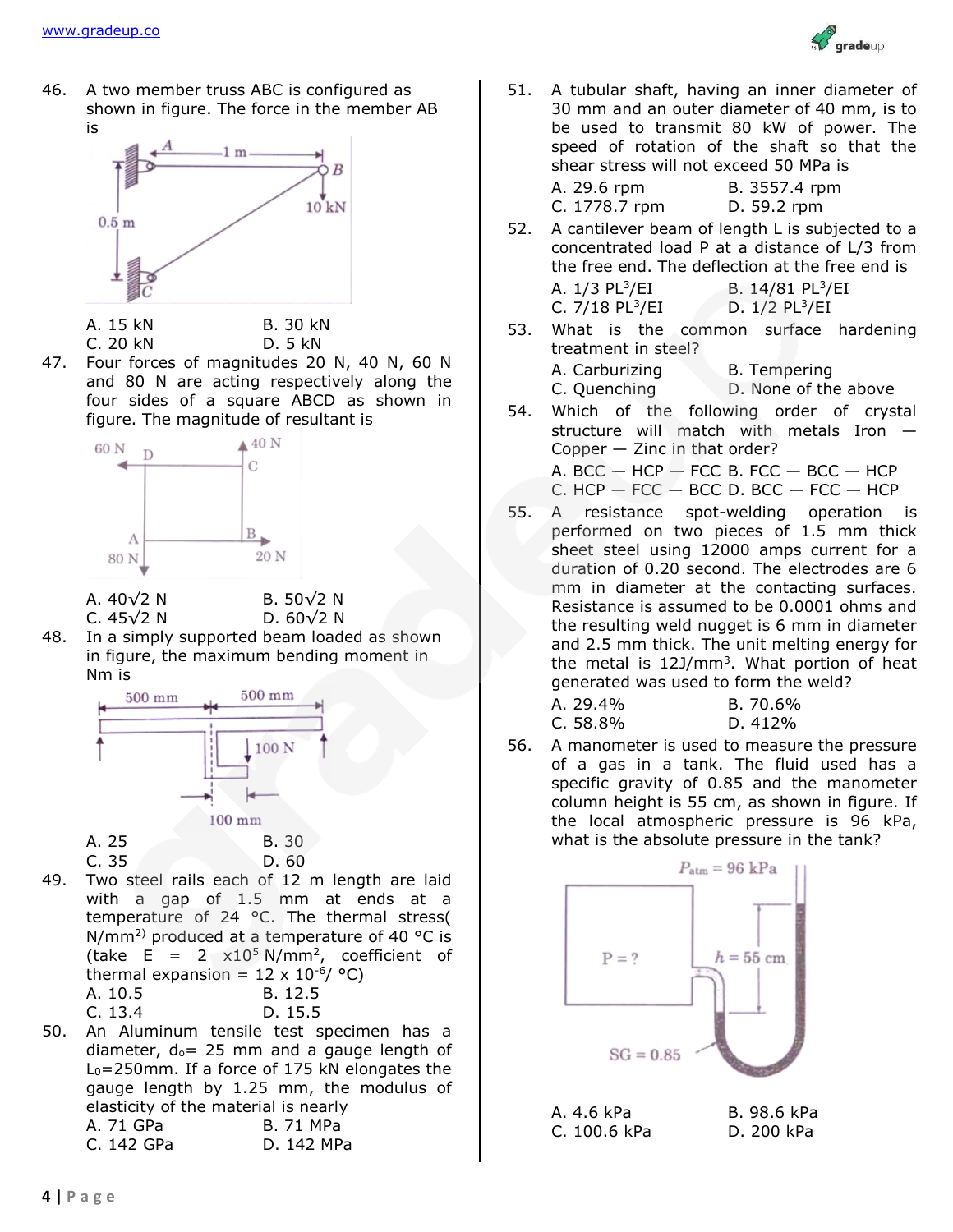57. A crane is used to lower weights into the sea (sea water density =  $1025 \text{ kg/m}^3$ ) for an underwater construction project. What is the percentage reduction in the tension in the rope of the crane due to a rectangular 0.4m x 0.4m x 3m concrete block (density  $2300\text{kg/m}^3$ ) when it is completely immersed in water compared to the tension in the rope when it was suspended in air

| A. 45% | B. 55% |
|--------|--------|
| C. 65% | D. 75% |

- 58. A steady, incompressible, two-dimensional velocity field is given by  $V = (u, v)$  (0.5 + 0.8x)i  $+(1.5 - 0.8y)$  j The number of stagnation points there in the flow field is
	- A. zero B. many
	- C. 1 D. 2
- 59. A piezometer and a Pilot tube are tapped into a horizontal water pipe, as shown in figure. The velocity of water at the center of the pipe is





| A. 2.4 m/s  | B. 1.53 m/s |
|-------------|-------------|
| C. 2.07 m/s | D. 1.93 m/s |

60. The pressure difference between the inside and outside of a liquid droplet of diameter d due to surface tension (σ) is given by the relation

| A. ΔP = $4\sigma/d$ | B. $\Delta P = 8\sigma/d$ |
|---------------------|---------------------------|
| C. ΔP = 2σ/d        | D. $\Delta P = 6\sigma/d$ |

61. A stream function is given by  $\psi = 4x - 3y$  The resultant velocity at any point is

| B. 7 units/s |
|--------------|
| D. 5 units/s |
|              |

62. The coefficient of discharge for an orifice meter is in the range A. 0.97 to 0.99 B. 0.93 to 0.98

| A. 0. <i>31</i> LU 0. <i>33</i> |  | D. 0. <i>33 tu 0.3</i> 0 |  |  |
|---------------------------------|--|--------------------------|--|--|
| $C. 0.62$ to $0.65$             |  | D. $0.51$ to $0.55$      |  |  |

63. The hydraulic diameter,  $D_h$  of a rectangular duct with sides 'a' and b' is

A.  $D_h = 4ab/2a + b$  B.  $D_h = 2ab/a + b$ C.  $D_h = 2ab/2a + b$  D.  $D_h = 4ab/a + b$  64. A flat plate of length 1 m and width 50 cm is placed in an air stream at 30 °C blowing parallel to it. The convective heat transfer coefficient is 30 W/( $m^2K$ ). The heat transfer if the plate is maintained at a temperature of 400 °C is

oradeun

- A. 5.55 kW B. 4.05 kW C. 55.5 kW D. 6 kW
- 65. It is required to insulate a kitchen oven with cork board  $(K=0.043 \text{ Wi}(\text{m K}))$  so that the heat losses from the oven does not exceed 400 W/m<sup>2</sup> when the inner surface of the oven is at 225 °C and the outer surface of the oven is at 40 °C. The thickness of insulation required is nearly A. 1 cm B. 2 cm

C. 3 cm D. 4 cm

66. A radiator in a domestic heating system operates at a surface temperature of 55 °C. Assuming the radiator behaves as a black body, the rate at which it emits the radiant heat per unit area is (assume  $o- = 5.67 \times 10^{-7}$  $8$  Wi(m<sup>2</sup>K4))

A. 0.66 kW/m<sup>2</sup> B. 0.0005 kW/ m<sup>2</sup>

- C. 0.5 kW/  $m^2$  D. 66 kW/  $m^2$
- 67. A grey body is defined such that

A. Monochromatic emissivity of the body is independent of temperature B. Monochromatic emissivity of the body is

dependent of temperature C. Monochromatic emissivity of the body is

independent of wave length

D. Monochromatic emissivity of the body is dependent of wave length

- 68. Critical thickness of insulation yields
	- A. No heat transfer rate from a pipe
	- B. Minimum heat transfer rate from a pipe
	- C. Maximum heat transfer rate from a pipe
	- D. None of the above
- 69. A system is undergoing a cycle that consists of three processes. During the first process, the work is 5 kJ and the heat is 23 kJ. In the second process no work takes place and the heat interaction is —50 kJ. The third process is adiabatic. The work in the third process is A. -32 kJ B. -23 kJ
	- C. -22 kJ D. zero
- 70. Multi stage centrifugal pumps are used for A. high discharge B. high head
	- C. high pressure D. high efficiency
- 71. A wire has a mass (0.3 t 0.003) g, radius (0.5 t 0.005) mm and length  $(6 \pm 0.06)$  cm. The maximum percentage error in the measurement of density is A. 1 B. 2
	- C. 3 D. 4